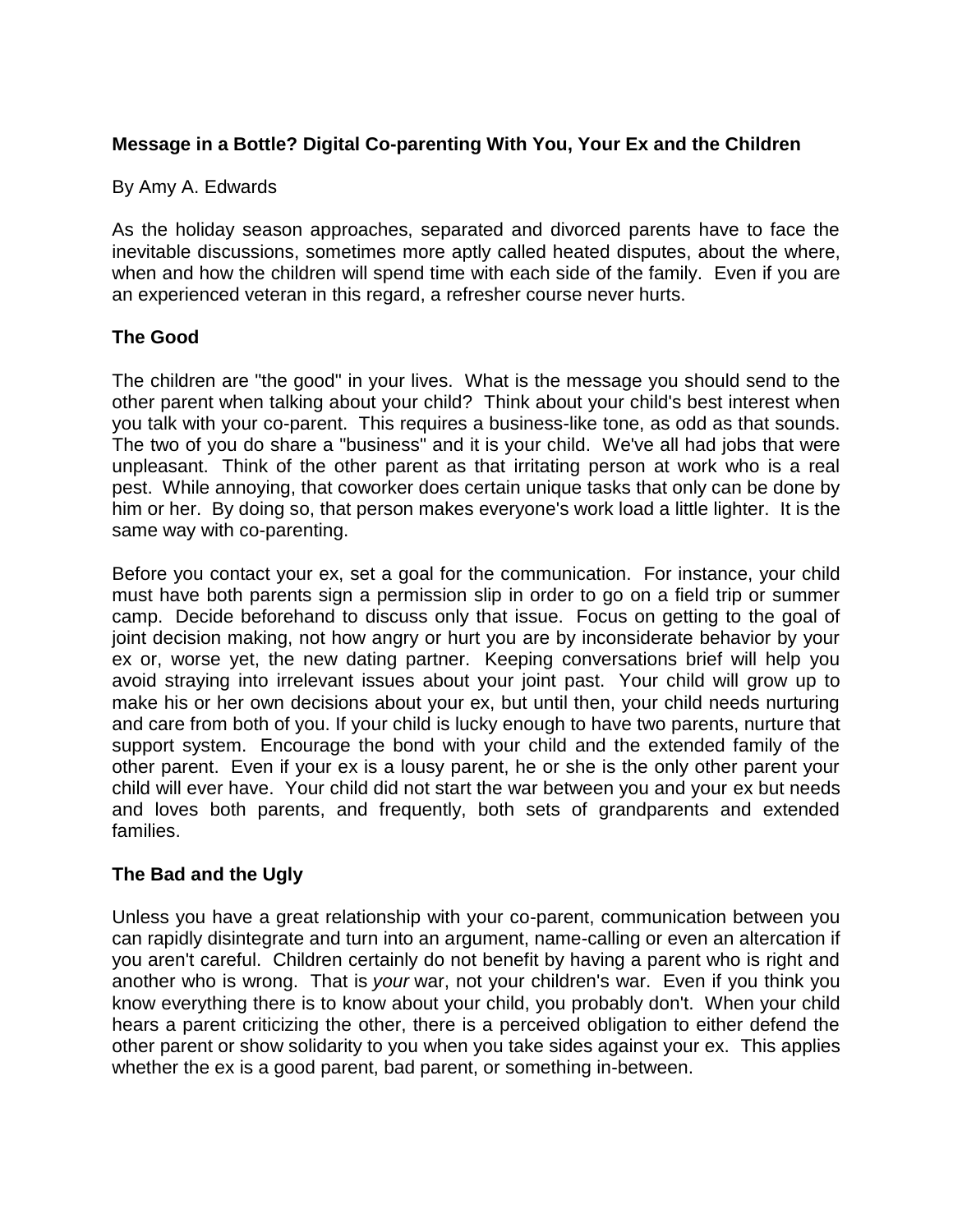Children might be pressured by parents to pick a team. They are ill equipped to referee divorcing or separated parents. This is especially true with teens, who are old enough to have a clear understanding about the custody battles during the parenting divorce war. Placing responsibility on teens by putting them in the middle of complex adult relationships forces them to take measures to protect the younger children, which they can't handle emotionally or even physically. Over the years, I have seen many children in custody battles suffer from intense anxiety, lose sleep, lose their appetites and develop stomach troubles because they are forced to make efforts to fix the parent relationship so they can have relief. Children should not have to play politics, nor are they rewards for good behavior by the "good" parent. Instead, they have two parents that they wish wouldn't fight all the time.

Too often, children are caught in the eye of the storm with no way to escape. Especially if you grew up in a family separated by divorce, remember how unhappy it made you feel when your families went to war. Think about your child's perspective the next time you tell a child to "go tell your mother/father" to do something, buy something or discuss child support. If you need to vent about the ex, talk with a therapist or counselor who actually is equipped to unpack some of the baggage you have because of a separation or divorce. Your child might also benefit by having a neutral person to listen to problems and make suggestions about possible solutions.

## **One Solution: Digital Co-parenting**

Digital communication is fast and fairly inexpensive. One way to reduce the tension is to make an effort to communicate only by e-mail unless there is a *bona fide* emergency, and agree to check it at least once a day. People tend to communicate more politely and are more reluctant to hurl insults at the other parent when he or she knows it is easily documented, and can be proven in court. Although they are becoming "old school" e-mails can be more easily stored, in contrast to text messages that aren't kept by the service provider for very long. These providers intentionally avoid keeping records of text messages to make it more difficult for people seeking copies of texts, even by means of subpoenas. If you use text messages, print them or forward them to a computer or other device that has storage capacity and backup protection. Be sure the children don't have passwords to the e-mail address use. Get a separate e-mail address that you use only for co-parenting communication.

North Carolina law specifically encourages electronic communication between parents and children as a supplement to visitation but not as a substitute for visitation. In this context, the law defines "electronic communication" as contact, other than face-to-face contact, facilitated by electronic means, such as by telephone, electronic mail, instant messaging, video teleconferencing, wired or wireless technologies by Internet, or other medium of communication.

The Court must first find it is in a child's best interest to order digital communication. Then, "the court may set guidelines for electronic communication, including the hours in which the communication may be made, the allocation of costs between the parents,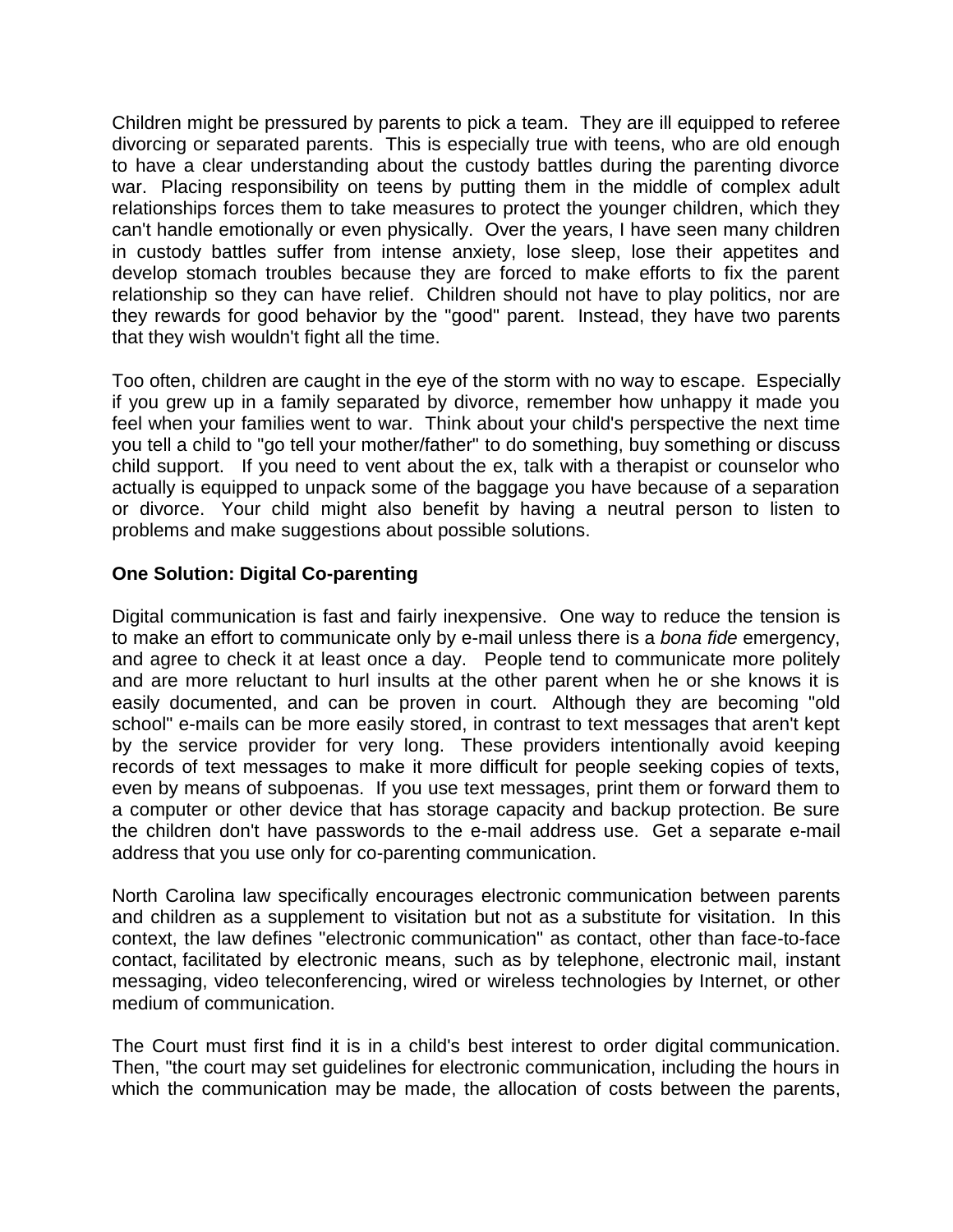and the furnishing of access information between parents necessary to facilitate electronic communication." Further communication between a child and parent is subject to supervision by the court. Parents cannot use the "amount of time electronic communication is used" to argue he or she should be entitled to move out of state because of it. NC Gen. Stat. §50-13.2.

#### **Another Solution: Creating a Shared "Family Calendar"**

Consider using a shared online calendar. There are many options for free calendars, including those available from [Yahoo](http://dir.yahoo.com/reference/calendars/?skw=yahoo+online+calendar) and [Google.](https://support.google.com/calendar/answer/2465776?hl=en)

Note reminders for school events, doctor's appointments, and organize the summer visitation time to avoid confusion. Remember to add extracurricular activities, such as sports or band practice, to the calendar, as well as any web site links where permission slips or other important documents can be printed and signed. Include days off from school, teacher workdays, and holidays as the school calendar is made available. Most schools have online access to the school calendar on the school web site, including [Pitt](http://www.pitt.k12.nc.us/cms/lib6/NC01001178/Centricity/Domain/1/Calendar2013-14%20Final.pdf)  [County Public School System.](http://www.pitt.k12.nc.us/cms/lib6/NC01001178/Centricity/Domain/1/Calendar2013-14%20Final.pdf)

The only two people with access to it should be the two of you, with one password. Hard feelings can be minimized if you refrain from having your dating partner or new spouse involved in calendar notations. Although he or she may mean well, it will make things worse if you delegate this chore. It would be inconvenient to discover that, because your partner did not remember to tell you the visitation schedule had to be changed, your angry call to the other parent went unanswered for thirty minutes while you sat there in the car griping about it with your child in the backseat. Calendars can be printed, but each of you needs to commit to regularly checking the calendar in case there are schedule changes, perhaps three times per week.

I find that clients frequently believe the other parent is being spiteful when there is a change of plans or one fails to meet the other at the designated time or location. However, it is often the case that the other parent genuinely thought plans had been changed or other arrangements had been made. Although exes can be spiteful, most do not want to do things that would upset the kids. After all, it is safe to assume communication with each other when you were married or dating was not good, which is a factor that led to the separation in the first place.

Handling the scheduling issues with your child or children with a shared calendar can cut down on misunderstandings. The more you take the high road with your co-parent in your communication, the better the odds are that he or she will grow tired of doing things just to push your buttons. If you routinely correspond in a business-like manner and ignore the insults and childish behavior from your ex, the more you take the wind out his or her sails. Doing that might allow you to train your ex to find and receive that message in the bottle, benefiting you and your children.